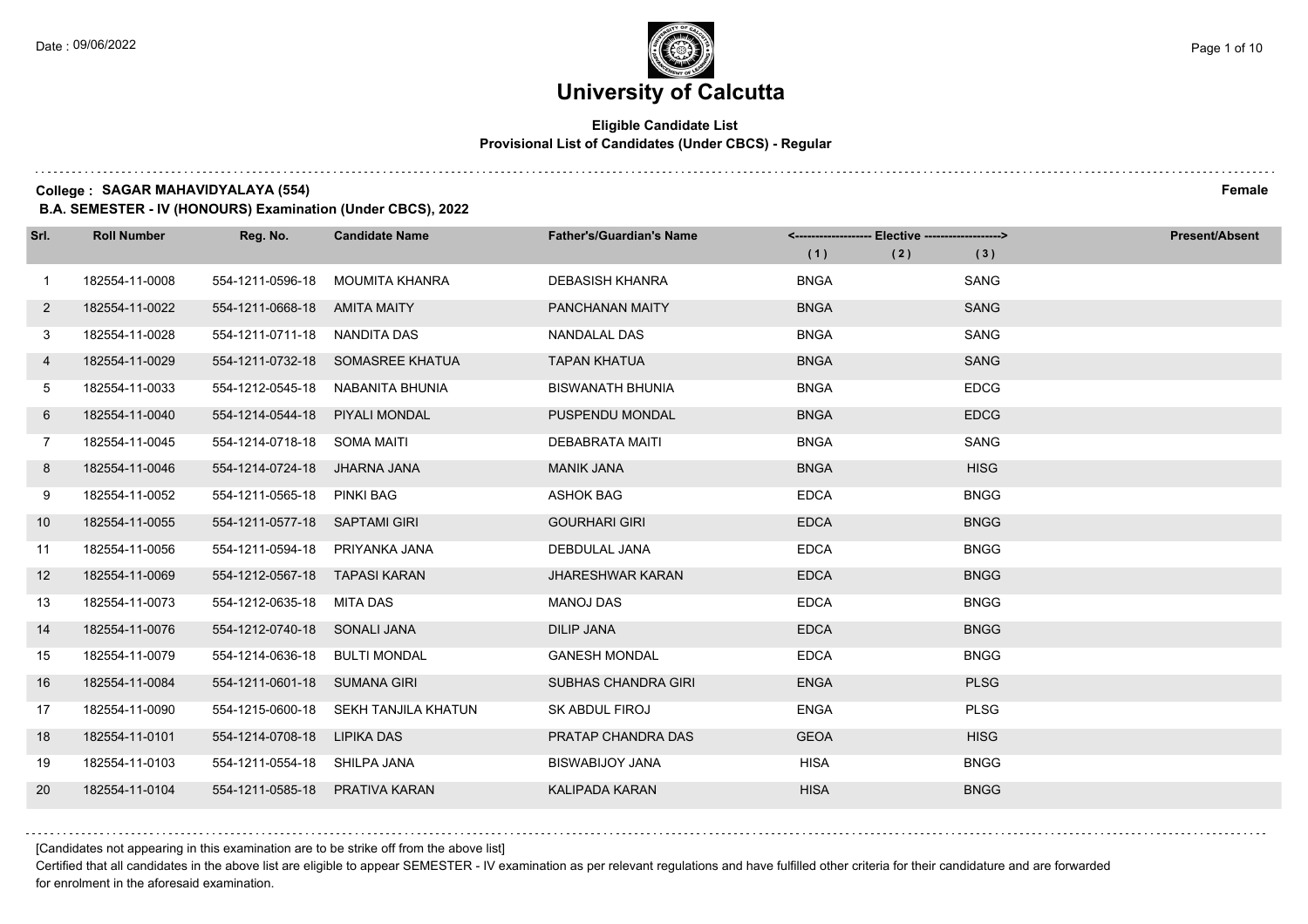### **Eligible Candidate List Provisional List of Candidates (Under CBCS) - Regular**

**College : SAGAR MAHAVIDYALAYA (554) Female**

**B.A. SEMESTER - IV (HONOURS) Examination (Under CBCS), 2022**

| Srl.            | <b>Roll Number</b> | Reg. No.                       | <b>Candidate Name</b>                | <b>Father's/Guardian's Name</b> | <------------------- Elective ------------------> |             |             | <b>Present/Absent</b> |
|-----------------|--------------------|--------------------------------|--------------------------------------|---------------------------------|---------------------------------------------------|-------------|-------------|-----------------------|
|                 |                    |                                |                                      |                                 | (1)                                               | (2)         | (3)         |                       |
| 21              | 182554-11-0109     | 554-1211-0621-18               | MALATI SAMANTA                       | <b>MANIK SAMANTA</b>            | <b>HISA</b>                                       |             | <b>BNGG</b> |                       |
| 22              | 182554-11-0112     | 554-1211-0691-18               | CHAITALI SAMANTA                     | SANTILAL SAMANTA                | <b>HISA</b>                                       |             | <b>BNGG</b> |                       |
| 23              | 182554-11-0122     |                                | 554-1214-0647-18 SHRABANI MONDAL     | <b>BIKASH MONDAL</b>            | <b>HISA</b>                                       |             | <b>BNGG</b> |                       |
| 24              | 182554-11-0126     |                                | 554-1211-0681-18 SWAPNA HALDAR       | <b>NARESH HALDAR</b>            | <b>PLSA</b>                                       |             | <b>HISG</b> |                       |
| 25              | 182554-11-0131     | 554-1212-0678-18               | SWAGOTALAXMI KARAN                   | PARESHKANTI KARAN               | <b>PLSA</b>                                       |             | <b>HISG</b> |                       |
| 26              | 182554-11-0186     | 554-1211-0833-18               | <b>GOURI DINDA</b>                   | <b>GURUPADA DINDA</b>           | <b>BNGA</b>                                       |             | <b>HISG</b> |                       |
| 27              | 182554-11-0198     |                                | 554-1212-0837-18    FALGUNI PRAMANIK | SHUKDEB PRAMANIK                | SANA                                              |             | <b>HISG</b> |                       |
| 28              | 192554-11-0006     | 554-1211-0015-19               | <b>LABANI BERA</b>                   | <b>BISWANATH BERA</b>           | <b>BNGA</b>                                       |             | <b>HISG</b> |                       |
| 29              | 192554-11-0028     | 554-1211-0052-19               | SUSMITA NAYAK                        | <b>TUSHAR KANTI NAYAK</b>       | <b>BNGA</b>                                       |             | <b>HISG</b> |                       |
| 30              | 192554-11-0048     | 554-1212-0053-19               | PALLABI DOLUI                        | SANJOY DOLUI                    | <b>BNGA</b>                                       |             | <b>EDCG</b> |                       |
| 31              | 192554-11-0052     |                                | 554-1212-0290-19 SUSMITA MANDAL      | <b>GOURHARI MANDAL</b>          | <b>BNGA</b>                                       | <b>EDCG</b> | <b>HISG</b> |                       |
| 32 <sup>2</sup> | 192554-11-0060     | 554-1214-0033-19 AMITA NAYAK   |                                      | LATE ASHOKE NAYAK               | <b>BNGA</b>                                       |             | <b>HISG</b> |                       |
| 33              | 192554-11-0068     | 554-1221-0264-19               | <b>SRABANI DAS</b>                   | <b>AMIT DAS</b>                 | <b>BNGA</b>                                       | <b>EDCG</b> | <b>HISG</b> |                       |
| 34              | 192554-11-0070     |                                | 554-1211-0069-19 JAYASHREE JANA      | <b>LALMOHAN JANA</b>            | <b>EDCA</b>                                       |             | <b>BNGG</b> |                       |
| 35              | 192554-11-0071     | 554-1211-0071-19 SANGITA DAS   |                                      | <b>GOUTAM DAS</b>               | <b>EDCA</b>                                       |             | <b>BNGG</b> |                       |
| 36              | 192554-11-0073     | 554-1211-0098-19 SUMITA BHUNIA |                                      | <b>SAJAL BHUNIA</b>             | <b>EDCA</b>                                       |             | <b>BNGG</b> |                       |
| 37              | 192554-11-0076     | 554-1211-0108-19               | <b>SUMI PATRA</b>                    | <b>SUBRATA PATRA</b>            | <b>EDCA</b>                                       | <b>PLSG</b> | <b>BNGG</b> |                       |
| 38              | 192554-11-0088     | 554-1212-0096-19               | <b>MANGALI BARUI</b>                 | <b>LAXMIKANTA BARUI</b>         | <b>EDCA</b>                                       |             | <b>BNGG</b> |                       |
| 39              | 192554-11-0126     |                                | 554-1212-0194-19 TANUSRI PRAMANIK    | <b>BIDYUT PRAMANIK</b>          | <b>GEOA</b>                                       | <b>EDCG</b> | <b>HISG</b> |                       |
| 40              | 192554-11-0137     | 554-1211-0218-19 SANGITA SAMAI |                                      | <b>TAPAN SAMAI</b>              | <b>HISA</b>                                       |             | <b>BNGG</b> |                       |

[Candidates not appearing in this examination are to be strike off from the above list]

Certified that all candidates in the above list are eligible to appear SEMESTER - IV examination as per relevant regulations and have fulfilled other criteria for their candidature and are forwarded for enrolment in the aforesaid examination.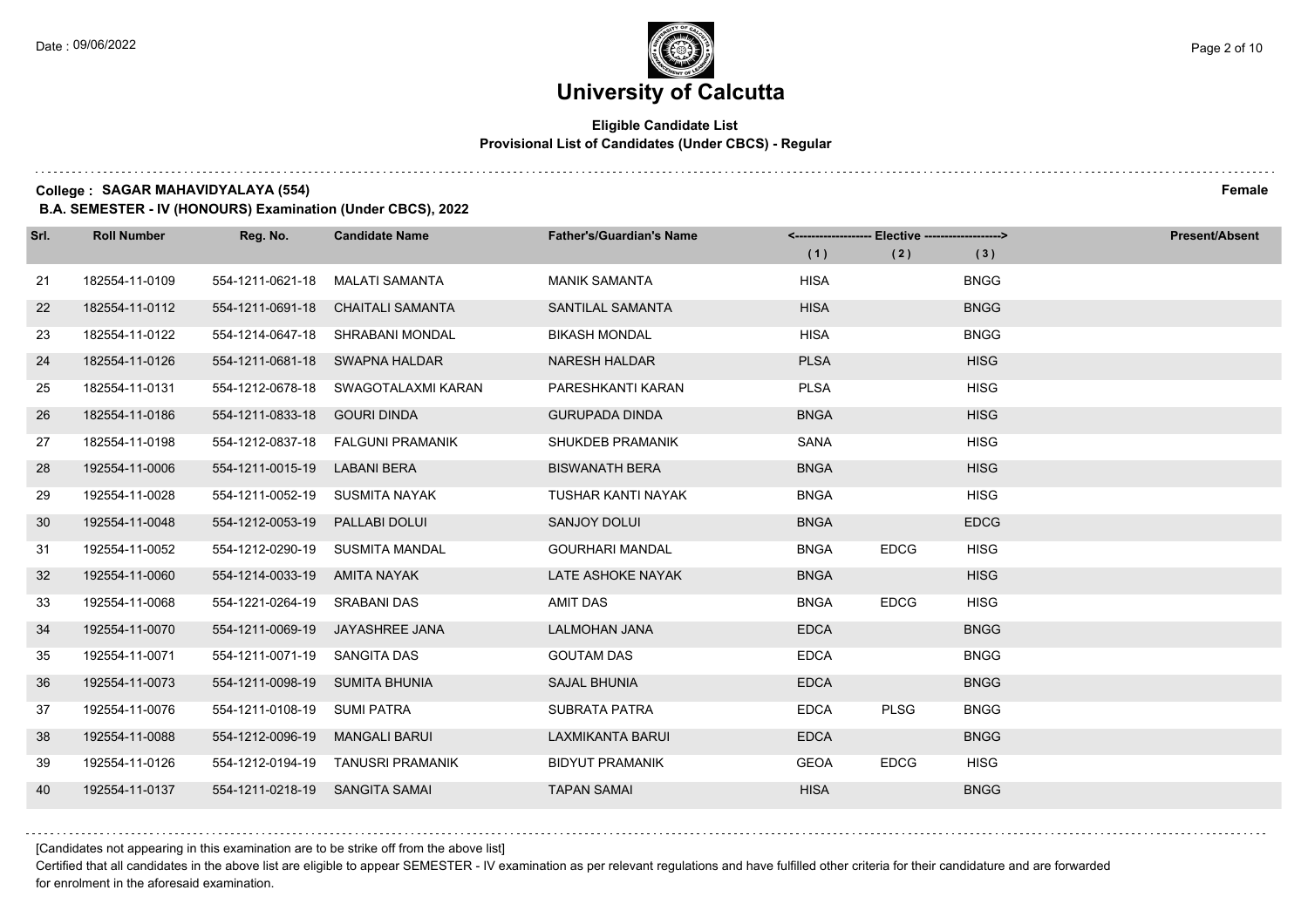### **Eligible Candidate List Provisional List of Candidates (Under CBCS) - Regular**

**College : SAGAR MAHAVIDYALAYA (554) Female**

**B.A. SEMESTER - IV (HONOURS) Examination (Under CBCS), 2022**

| Srl. | <b>Roll Number</b> | Reg. No.                     | <b>Candidate Name</b>            | <b>Father's/Guardian's Name</b> |             | <-------------------- Elective ------------------> |             | <b>Present/Absent</b> |
|------|--------------------|------------------------------|----------------------------------|---------------------------------|-------------|----------------------------------------------------|-------------|-----------------------|
|      |                    |                              |                                  |                                 | (1)         | (2)                                                | (3)         |                       |
| 41   | 192554-11-0151     | 554-1214-0216-19             | PALLABI DAS ADHIKARI             | SANJAY DAS ADHIKARI             | <b>HISA</b> |                                                    | <b>BNGG</b> |                       |
| 42   | 192554-11-0157     | 554-1211-0277-19             | APARAJITA MONDAL                 | <b>KARTIK MONDAL</b>            | <b>PLSA</b> |                                                    | <b>EDCG</b> |                       |
| 43   | 202554-11-0001     | 554-1211-0003-20             | SUNITA MANNA                     | <b>MANISANKAR MANNA</b>         | <b>BNGA</b> |                                                    | <b>HISG</b> |                       |
| 44   | 202554-11-0002     |                              | 554-1211-0004-20 SHYAMASREE PAL  | <b>DILIP PAL</b>                | <b>BNGA</b> |                                                    | <b>SANG</b> |                       |
| 45   | 202554-11-0003     | 554-1211-0006-20             | PINKY JANA                       | <b>KABUL JANA</b>               | <b>BNGA</b> |                                                    | SANG        |                       |
| 46   | 202554-11-0004     | 554-1211-0007-20             | <b>INDRANI DAS</b>               | <b>BISWAJIT DAS</b>             | <b>BNGA</b> |                                                    | <b>HISG</b> |                       |
| 47   | 202554-11-0006     | 554-1211-0009-20             | MAMATAJ KHATUN                   | <b>SK MAHAMMAD</b>              | <b>BNGA</b> |                                                    | <b>HISG</b> |                       |
| 48   | 202554-11-0008     | 554-1211-0018-20             | SUNITA DAS                       | <b>SUBRATA DAS</b>              | <b>BNGA</b> |                                                    | <b>EDCG</b> |                       |
| 49   | 202554-11-0009     | 554-1211-0019-20             | PIYALI PARUA                     | <b>ASHOK PARUA</b>              | SANA        |                                                    | <b>HISG</b> |                       |
| 50   | 202554-11-0010     | 554-1211-0022-20             | PRADIPTA DAS                     | PRADIP DAS                      | <b>SANA</b> |                                                    | <b>HISG</b> |                       |
| 51   | 202554-11-0011     | 554-1211-0024-20 RIYA GIRI   |                                  | <b>DILIP GIRI</b>               | <b>BNGA</b> |                                                    | <b>HISG</b> |                       |
| 52   | 202554-11-0012     |                              | 554-1211-0025-20 SUPRIYA PRADHAN | SWAPAN KUMAR PRADHAN            | <b>BNGA</b> |                                                    | <b>EDCG</b> |                       |
| 53   | 202554-11-0014     | 554-1211-0031-20             | SARASWATI DAS                    | <b>SWAPAN DAS</b>               | <b>BNGA</b> |                                                    | <b>EDCG</b> |                       |
| 54   | 202554-11-0015     | 554-1211-0034-20             | <b>CHANDRANI POLLEY</b>          | <b>MOHAN KUMAR POLLEY</b>       | <b>ENGA</b> |                                                    | <b>PLSG</b> |                       |
| 55   | 202554-11-0017     | 554-1211-0040-20             | <b>DEBASHRI HALDER</b>           | <b>JIBANANDA HALDER</b>         | <b>ENGA</b> |                                                    | <b>PLSG</b> |                       |
| 56   | 202554-11-0018     | 554-1211-0044-20             | MANJURA KHATUN                   | <b>SK MATIUR RAHAMAN</b>        | <b>SANA</b> |                                                    | <b>HISG</b> |                       |
| 57   | 202554-11-0021     | 554-1211-0052-20             | PIEU MAITY                       | PRABHAKAR MAITY                 | <b>ENGA</b> |                                                    | <b>PLSG</b> |                       |
| 58   | 202554-11-0022     | 554-1211-0061-20             | <b>SWETA JANA</b>                | PRITAM JANA                     | <b>ENGA</b> |                                                    | <b>PLSG</b> |                       |
| 59   | 202554-11-0023     | 554-1211-0063-20 APARNA BERA |                                  | AMALENDU BERA                   | <b>BNGA</b> |                                                    | <b>HISG</b> |                       |
| 60   | 202554-11-0024     |                              | 554-1211-0065-20 TANUSHREE PANDA | <b>BISWANATH PANDA</b>          | <b>BNGA</b> |                                                    | <b>HISG</b> |                       |

[Candidates not appearing in this examination are to be strike off from the above list]

Certified that all candidates in the above list are eligible to appear SEMESTER - IV examination as per relevant regulations and have fulfilled other criteria for their candidature and are forwarded for enrolment in the aforesaid examination.

. . . . . . . . . .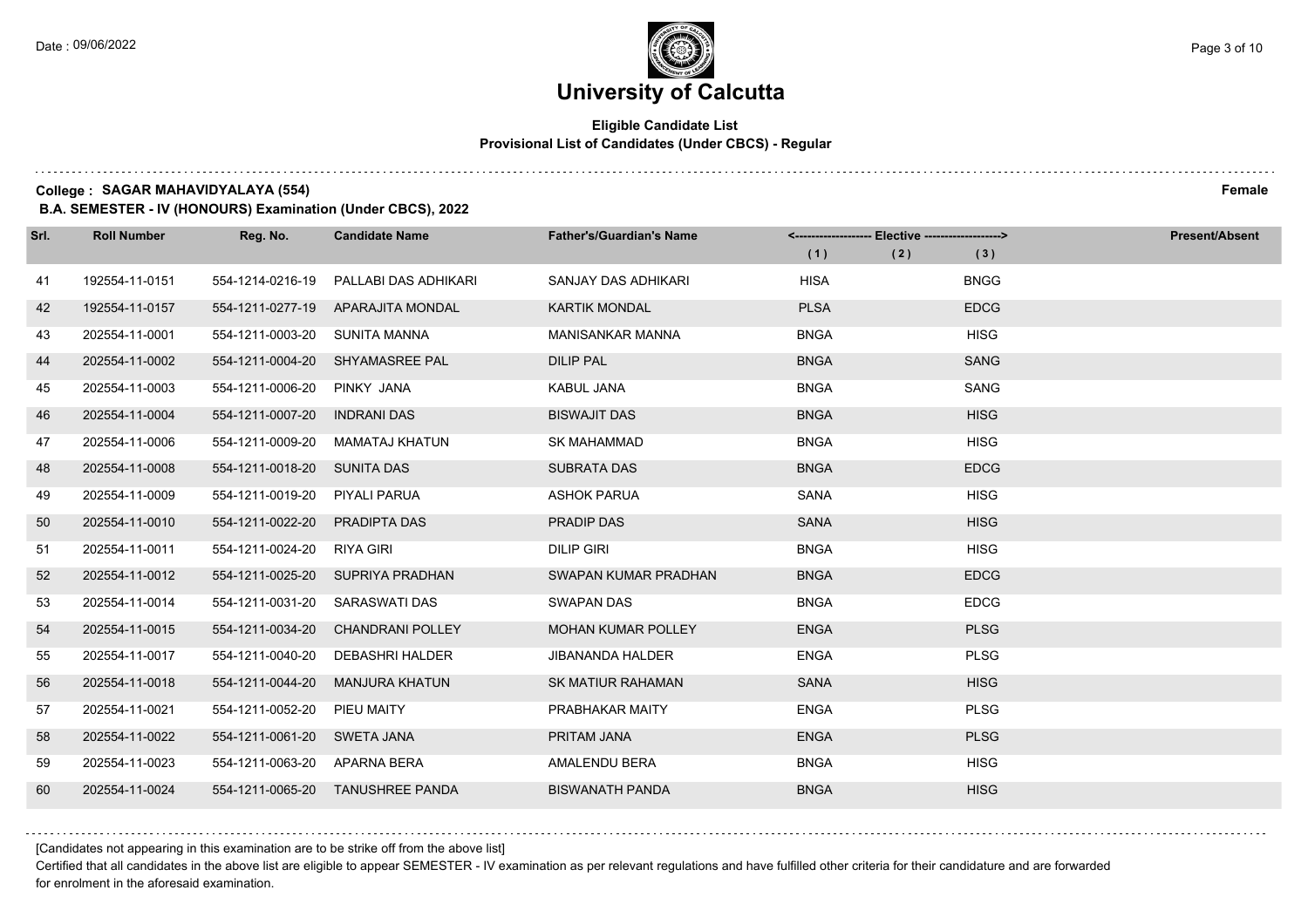### **Eligible Candidate List Provisional List of Candidates (Under CBCS) - Regular**

**College : SAGAR MAHAVIDYALAYA (554) Female**

**B.A. SEMESTER - IV (HONOURS) Examination (Under CBCS), 2022**

| Srl. | <b>Roll Number</b> | Reg. No.                      | <b>Candidate Name</b>           | <b>Father's/Guardian's Name</b> | <------------------- Elective ------------------> |     |             | <b>Present/Absent</b> |
|------|--------------------|-------------------------------|---------------------------------|---------------------------------|---------------------------------------------------|-----|-------------|-----------------------|
|      |                    |                               |                                 |                                 | (1)                                               | (2) | (3)         |                       |
| 61   | 202554-11-0027     | 554-1211-0072-20              | <b>MANIKA MAITY</b>             | <b>ASIT MAITY</b>               | <b>BNGA</b>                                       |     | SANG        |                       |
| 62   | 202554-11-0028     | 554-1211-0074-20              | TAIYABUN NESSA                  | <b>SK ABUTAHER</b>              | <b>BNGA</b>                                       |     | <b>EDCG</b> |                       |
| 63   | 202554-11-0029     | 554-1211-0077-20              | ANAMIKA HALDER                  | ANIMESH HALDER                  | <b>BNGA</b>                                       |     | <b>HISG</b> |                       |
| 64   | 202554-11-0030     |                               | 554-1211-0080-20 SUPRIYA HALDER | <b>GURUPADA HALDER</b>          | <b>BNGA</b>                                       |     | <b>EDCG</b> |                       |
| 65   | 202554-11-0031     | 554-1211-0081-20              | <b>MASUDA KHATUN</b>            | SK JABED                        | <b>BNGA</b>                                       |     | <b>HISG</b> |                       |
| 66   | 202554-11-0032     | 554-1211-0083-20              | ANAMIKA JANA                    | <b>BEDADYUTI JANA</b>           | <b>BNGA</b>                                       |     | <b>HISG</b> |                       |
| 67   | 202554-11-0033     | 554-1211-0085-20              | PURABI MAITY                    | DURBADAL MAITY                  | <b>BNGA</b>                                       |     | <b>EDCG</b> |                       |
| 68   | 202554-11-0034     | 554-1211-0086-20              | ARPITA PANDIT                   | <b>LALMOHAN PANDIT</b>          | <b>BNGA</b>                                       |     | <b>HISG</b> |                       |
| 69   | 202554-11-0035     | 554-1211-0087-20              | SIMA SAU                        | <b>GOKUL SAU</b>                | <b>BNGA</b>                                       |     | <b>HISG</b> |                       |
| 70   | 202554-11-0037     | 554-1211-0089-20              | ANKANA DAS                      | <b>MANABESH DAS</b>             | <b>BNGA</b>                                       |     | <b>HISG</b> |                       |
| 71   | 202554-11-0038     | 554-1211-0091-20              | <b>MADHUMITA MAITY</b>          | <b>CHANDAN MAITY</b>            | <b>BNGA</b>                                       |     | SANG        |                       |
| 72   | 202554-11-0039     | 554-1211-0096-20              | <b>SUDIPA GAYEN</b>             | <b>TARUN KANTI GAYEN</b>        | <b>GEOA</b>                                       |     | <b>HISG</b> |                       |
| 73   | 202554-11-0040     | 554-1211-0099-20              | ATASI BERA                      | <b>RATAN KUMAR BERA</b>         | <b>EDCA</b>                                       |     | <b>BNGG</b> |                       |
| 74   | 202554-11-0041     | 554-1211-0105-20              | MOUMITA JANA                    | <b>MILAN JANA</b>               | <b>GEOA</b>                                       |     | <b>HISG</b> |                       |
| 75   | 202554-11-0042     | 554-1211-0106-20              | SANGITA JANA                    | SUNIL KUMAR JANA                | <b>EDCA</b>                                       |     | <b>BNGG</b> |                       |
| 76   | 202554-11-0043     | 554-1211-0108-20              | <b>SAPTAMI NAYAK</b>            | <b>LALMOHAN NAYAK</b>           | <b>EDCA</b>                                       |     | <b>BNGG</b> |                       |
| 77   | 202554-11-0044     | 554-1211-0112-20              | PINKI PRADHAN                   | <b>SUJIT PRADHAN</b>            | <b>GEOA</b>                                       |     | <b>HISG</b> |                       |
| 78   | 202554-11-0046     | 554-1211-0123-20 SUNITI MAITY |                                 | <b>ANJAN MAITY</b>              | <b>GEOA</b>                                       |     | <b>HISG</b> |                       |
| 79   | 202554-11-0047     |                               | 554-1211-0124-20 SUBHADIPA ADAK | <b>SRIJIB ADAK</b>              | <b>GEOA</b>                                       |     | <b>HISG</b> |                       |
| 80   | 202554-11-0048     | 554-1211-0127-20              | PRIYANKA HAZRA                  | <b>KALYAN HAZRA</b>             | <b>EDCA</b>                                       |     | <b>BNGG</b> |                       |

[Candidates not appearing in this examination are to be strike off from the above list]

Certified that all candidates in the above list are eligible to appear SEMESTER - IV examination as per relevant regulations and have fulfilled other criteria for their candidature and are forwarded for enrolment in the aforesaid examination.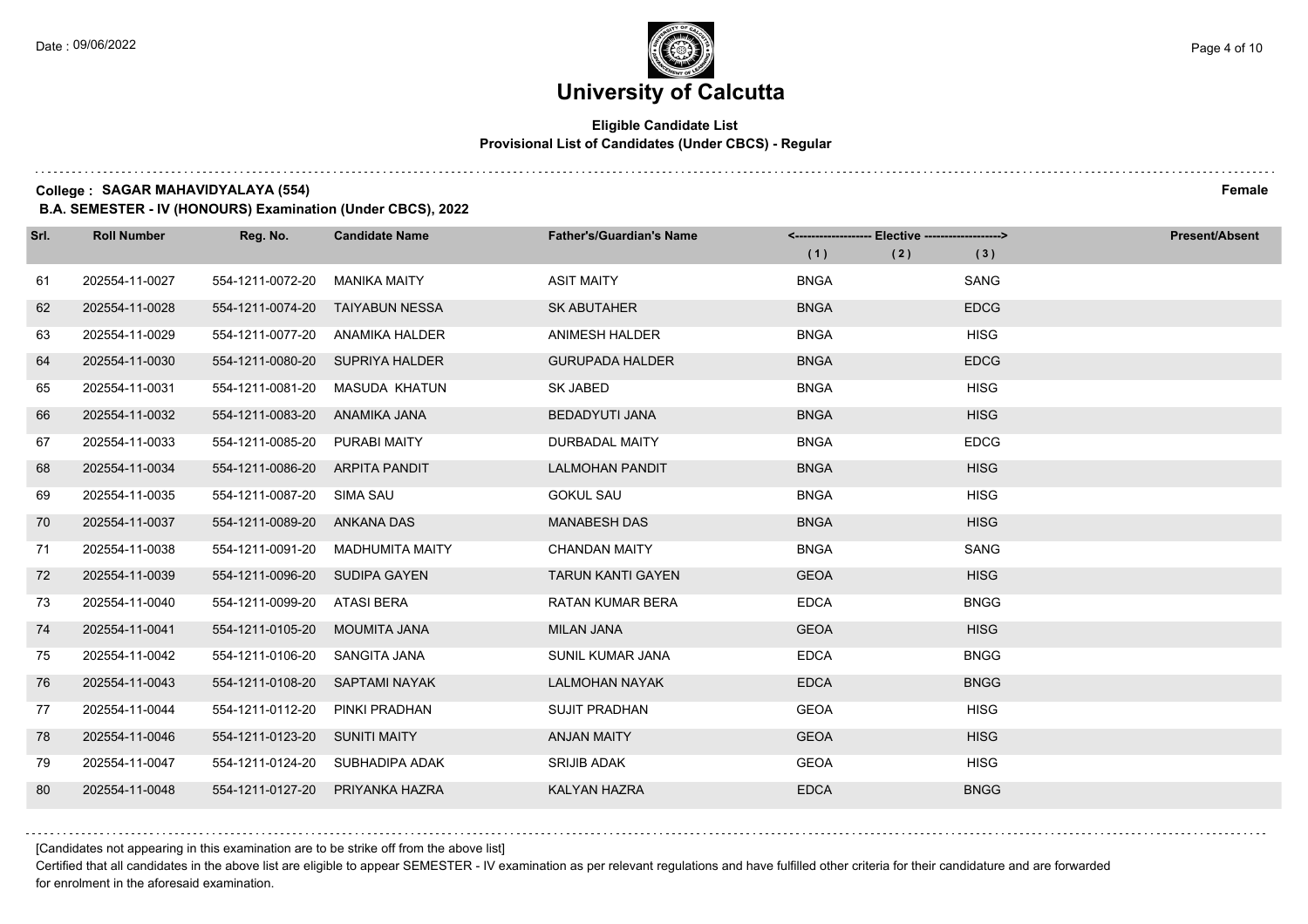### **Eligible Candidate List Provisional List of Candidates (Under CBCS) - Regular**

**College : SAGAR MAHAVIDYALAYA (554) Female**

**B.A. SEMESTER - IV (HONOURS) Examination (Under CBCS), 2022**

| Srl. | <b>Roll Number</b> | Reg. No.                       | <b>Candidate Name</b>                     | <b>Father's/Guardian's Name</b> |             | <-------------------- Elective -------------------> |             | <b>Present/Absent</b> |
|------|--------------------|--------------------------------|-------------------------------------------|---------------------------------|-------------|-----------------------------------------------------|-------------|-----------------------|
|      |                    |                                |                                           |                                 | (1)         | (2)                                                 | (3)         |                       |
| 81   | 202554-11-0050     | 554-1211-0130-20               | ANIMA BERA                                | SURJAKANTA BERA                 | <b>EDCA</b> |                                                     | <b>BNGG</b> |                       |
| 82   | 202554-11-0051     | 554-1211-0131-20               | DIPALI DAS                                | LATE DURGAPADA DAS              | <b>EDCA</b> |                                                     | <b>BNGG</b> |                       |
| 83   | 202554-11-0052     | 554-1211-0137-20 PALLABI KAYAL |                                           | <b>TAPAN KAYAL</b>              | <b>EDCA</b> |                                                     | <b>BNGG</b> |                       |
| 84   | 202554-11-0053     | 554-1211-0138-20 SUSHREE MAITY |                                           | <b>SAMIRAN MAITY</b>            | <b>GEOA</b> |                                                     | <b>HISG</b> |                       |
| 85   | 202554-11-0054     | 554-1211-0141-20               | NAMITA GURIA                              | <b>NIMAI GURIA</b>              | <b>GEOA</b> |                                                     | <b>HISG</b> |                       |
| 86   | 202554-11-0055     | 554-1211-0143-20               | <b>MANIKUNTALA</b><br><b>RAYCHOWDHARY</b> | <b>KAMAL RAYCHOWDHARY</b>       | <b>GEOA</b> |                                                     | <b>HISG</b> |                       |
| 87   | 202554-11-0056     | 554-1211-0156-20               | <b>SHIPRA GIRI</b>                        | UTTAM KUMAR GIRI                | <b>GEOA</b> |                                                     | <b>HISG</b> |                       |
| 88   | 202554-11-0057     |                                | 554-1211-0158-20 SUSMITA GUCHHAIT         | <b>TAPAN GUCHHAIT</b>           | <b>GEOA</b> |                                                     | <b>HISG</b> |                       |
| 89   | 202554-11-0058     |                                | 554-1211-0159-20 SURANJANA MAITY          | <b>RATAN MAITY</b>              | <b>GEOA</b> |                                                     | <b>HISG</b> |                       |
| 90   | 202554-11-0059     | 554-1211-0160-20               | ANAMIKA BIJULI                            | PRABHANJAN BIJULI               | <b>GEOA</b> |                                                     | <b>HISG</b> |                       |
| 91   | 202554-11-0061     | 554-1211-0180-20               | DURGA RANI PRAMANIK                       | SWAPAN KUMAR PRAMANIK           | <b>HISA</b> |                                                     | <b>BNGG</b> |                       |
| 92   | 202554-11-0062     | 554-1211-0181-20               | PARAMITA MAITY                            | PRANAB KUMAR MAITY              | <b>HISA</b> |                                                     | <b>BNGG</b> |                       |
| 93   | 202554-11-0063     | 554-1211-0182-20 MOU BERA      |                                           | <b>BIMAL BERA</b>               | <b>HISA</b> |                                                     | <b>BNGG</b> |                       |
| 94   | 202554-11-0064     | 554-1211-0184-20               | <b>SONALI BERA</b>                        | <b>SUBRATA BERA</b>             | <b>HISA</b> |                                                     | <b>BNGG</b> |                       |
| 95   | 202554-11-0065     | 554-1211-0185-20 SUPARNA DAS   |                                           | <b>AMAR DAS</b>                 | <b>HISA</b> |                                                     | <b>BNGG</b> |                       |
| 96   | 202554-11-0066     | 554-1211-0186-20 SANGITA MAITY |                                           | <b>SANKAR MAITY</b>             | <b>HISA</b> |                                                     | <b>BNGG</b> |                       |
| 97   | 202554-11-0067     | 554-1211-0188-20               | MALATI RANI GIRI                          | <b>RATAN GIRI</b>               | <b>HISA</b> |                                                     | <b>BNGG</b> |                       |
| 98   | 202554-11-0068     | 554-1211-0189-20               | SUTAPA PARYA                              | <b>BIDHAN PARYA</b>             | <b>HISA</b> |                                                     | <b>BNGG</b> |                       |
| 99   | 202554-11-0069     | 554-1211-0192-20               | ANINDITA MAITY                            | PRAKASH CHANDRA MAITY           | <b>HISA</b> |                                                     | <b>BNGG</b> |                       |
| 100  | 202554-11-0070     | 554-1211-0202-20 ANIMA KHAMARI |                                           | PRABHANJAN KHAMARI              | <b>HISA</b> |                                                     | <b>BNGG</b> |                       |

[Candidates not appearing in this examination are to be strike off from the above list]

Certified that all candidates in the above list are eligible to appear SEMESTER - IV examination as per relevant regulations and have fulfilled other criteria for their candidature and are forwarded for enrolment in the aforesaid examination.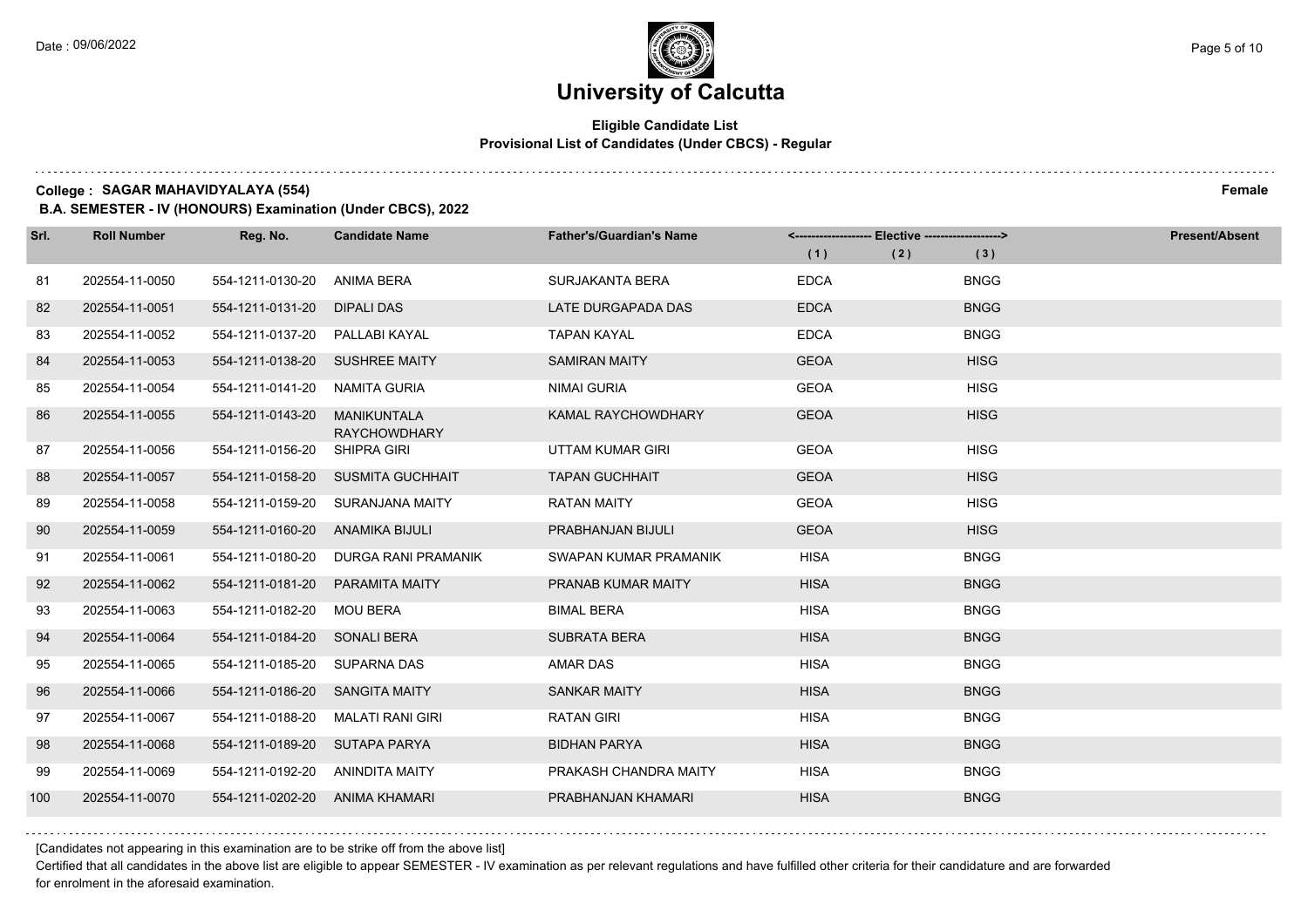### **Eligible Candidate List Provisional List of Candidates (Under CBCS) - Regular**

**College : SAGAR MAHAVIDYALAYA (554) Female**

**B.A. SEMESTER - IV (HONOURS) Examination (Under CBCS), 2022**

| Srl. | <b>Roll Number</b> | Reg. No.                     | <b>Candidate Name</b>            | <b>Father's/Guardian's Name</b> | (1)         | <-------------------- Elective -------------------><br>(2) | (3)         | <b>Present/Absent</b> |
|------|--------------------|------------------------------|----------------------------------|---------------------------------|-------------|------------------------------------------------------------|-------------|-----------------------|
|      |                    |                              |                                  |                                 |             |                                                            |             |                       |
| 101  | 202554-11-0076     | 554-1211-0231-20             | SANIA SHAH                       | ABDUL SAMIR SHAH                | <b>PLSA</b> |                                                            | <b>EDCG</b> |                       |
| 102  | 202554-11-0078     | 554-1211-0237-20             | <b>GAYATRI JANA</b>              | LATE PRATAP JANA                | <b>ENGA</b> |                                                            | <b>PLSG</b> |                       |
| 103  | 202554-11-0081     | 554-1211-0241-20             | SUTAPA MAITY                     | SANKAR PRASAD MAITY             | <b>BNGA</b> |                                                            | <b>SANG</b> |                       |
| 104  | 202554-11-0082     | 554-1211-0242-20 SUPARNA DAS |                                  | <b>GOURHARI DAS</b>             | <b>BNGA</b> |                                                            | <b>SANG</b> |                       |
| 105  | 202554-11-0083     | 554-1211-0244-20             | <b>RITUPARNA MAITY</b>           | <b>JAYDEB MAITY</b>             | <b>BNGA</b> |                                                            | <b>EDCG</b> |                       |
| 106  | 202554-11-0084     | 554-1211-0245-20             | <b>MAHUYA MISHRA</b>             | HIMANGSHU SEKHAR MISHRA         | <b>BNGA</b> |                                                            | <b>EDCG</b> |                       |
| 107  | 202554-11-0085     | 554-1211-0247-20 SAMPA DAS   |                                  | <b>BACHASPATI DAS</b>           | <b>PLSA</b> |                                                            | <b>EDCG</b> |                       |
| 108  | 202554-11-0086     |                              | 554-1211-0249-20 SMRITIKANA JANA | PARAN JANA                      | <b>SANA</b> |                                                            | <b>HISG</b> |                       |
| 109  | 202554-11-0087     | 554-1211-0250-20             | HALIMA KHATUN                    | SK ABDUL SAKUR                  | SANA        |                                                            | <b>HISG</b> |                       |
| 110  | 202554-11-0089     | 554-1211-0252-20             | <b>SANGITA PATRA</b>             | SUDHANSHU PATRA                 | <b>EDCA</b> |                                                            | <b>BNGG</b> |                       |
| 111  | 202554-11-0090     | 554-1211-0253-20             | PRAVABATI MAITY                  | <b>DEBKUMAR MAITY</b>           | <b>EDCA</b> |                                                            | <b>BNGG</b> |                       |
| 112  | 202554-11-0091     | 554-1211-0257-20             | <b>RUBI DAS</b>                  | <b>DHIRAJ DAS</b>               | <b>EDCA</b> |                                                            | <b>BNGG</b> |                       |
| 113  | 202554-11-0092     | 554-1211-0258-20             | <b>SUDIPA BERA</b>               | SANJOY KUMAR BERA               | <b>ENGA</b> |                                                            | <b>PLSG</b> |                       |
| 114  | 202554-11-0093     | 554-1211-0260-20             | <b>SUMITRA MAITY</b>             | <b>SWAPAN MAITY</b>             | <b>BNGA</b> |                                                            | <b>HISG</b> |                       |
| 115  | 202554-11-0094     | 554-1211-0265-20             | <b>RUMA GAYEN</b>                | <b>HARISANKAR GAYEN</b>         | <b>ENGA</b> |                                                            | <b>PLSG</b> |                       |
| 116  | 202554-11-0095     | 554-1211-0266-20             | <b>TAMASI HALDER</b>             | <b>SWADESH HALDER</b>           | <b>BNGA</b> | <b>HISG</b>                                                | <b>EDCG</b> |                       |
| 117  | 202554-11-0097     | 554-1211-0272-20             | SWAGATA SAMANTA                  | <b>BIBHAS SAMANTA</b>           | <b>BNGA</b> |                                                            | <b>EDCG</b> |                       |
| 118  | 202554-11-0098     | 554-1211-0273-20             | <b>NARMADA PAUL</b>              | PRABHANJAN PAUL                 | <b>EDCA</b> |                                                            | <b>BNGG</b> |                       |
| 119  | 202554-11-0099     | 554-1211-0280-20             | <b>RASHMONI PATRA</b>            | SUDHANSHU PATRA                 | <b>EDCA</b> |                                                            | <b>BNGG</b> |                       |
| 120  | 202554-11-0101     | 554-1211-0282-20             | PARBATI MANNA                    | PRADIP MANNA                    | <b>BNGA</b> |                                                            | <b>EDCG</b> |                       |

[Candidates not appearing in this examination are to be strike off from the above list]

Certified that all candidates in the above list are eligible to appear SEMESTER - IV examination as per relevant regulations and have fulfilled other criteria for their candidature and are forwarded for enrolment in the aforesaid examination.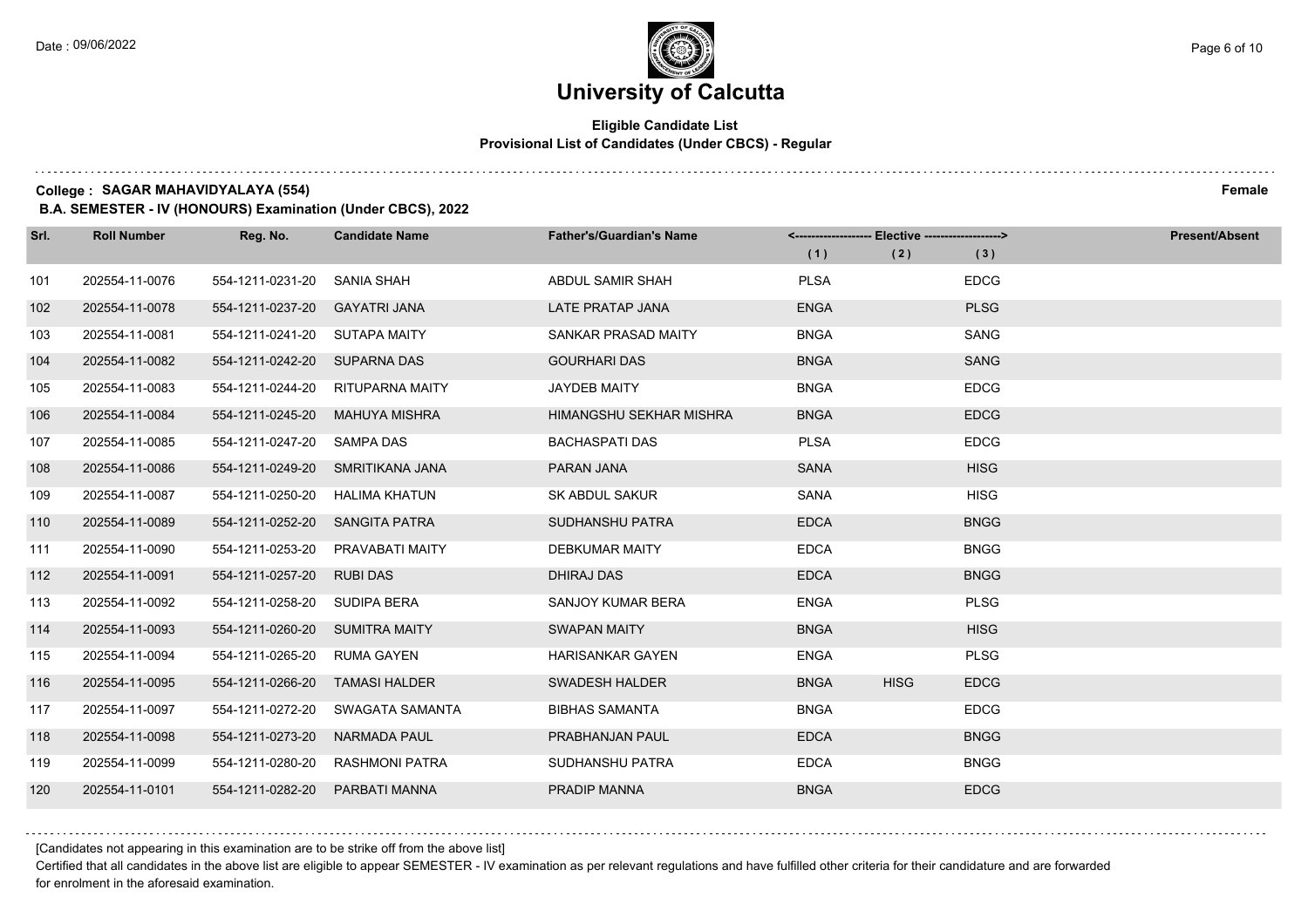$1.111$ 

# **University of Calcutta**

### **Eligible Candidate List Provisional List of Candidates (Under CBCS) - Regular**

**College : SAGAR MAHAVIDYALAYA (554) Female**

**B.A. SEMESTER - IV (HONOURS) Examination (Under CBCS), 2022**

| Srl. | <b>Roll Number</b> | Reg. No.                        | <b>Candidate Name</b> | <b>Father's/Guardian's Name</b> | (1)         | <------------------- Elective -------------------><br>(2) | (3)         | <b>Present/Absent</b> |
|------|--------------------|---------------------------------|-----------------------|---------------------------------|-------------|-----------------------------------------------------------|-------------|-----------------------|
| 121  | 202554-11-0102     | 554-1211-0283-20                | ANUSHREE SAMANTA      | <b>ARJUN SAMANTA</b>            | <b>BNGA</b> |                                                           | <b>HISG</b> |                       |
| 122  | 202554-11-0103     | 554-1211-0285-20                | PRIYANKA DEBNATH      | SATYA RANJAN DEBNATH            | <b>BNGA</b> |                                                           | <b>EDCG</b> |                       |
| 123  | 202554-11-0104     | 554-1211-0288-20                | <b>SUCHITRA MAITY</b> | <b>DEVKUMAR MAITY</b>           | <b>EDCA</b> |                                                           | <b>BNGG</b> |                       |
| 124  | 202554-11-0105     | 554-1211-0292-20 SOMA MANDAL    |                       | <b>SUHRID MANDAL</b>            | <b>PLSA</b> |                                                           | <b>EDCG</b> |                       |
| 125  | 202554-11-0107     | 554-1211-0294-20                | PAPIYA DAS            | <b>MILAN KANTI DAS</b>          | <b>HISA</b> |                                                           | <b>BNGG</b> |                       |
| 126  | 202554-11-0109     | 554-1212-0032-20                | ANUSHRI BHUNIA        | APURBA RANJAN BHUNIA            | <b>BNGA</b> |                                                           | <b>HISG</b> |                       |
| 127  | 202554-11-0112     | 554-1212-0053-20                | BANASHRI DAS          | CHANDAN KUMAR DAS               | <b>BNGA</b> |                                                           | SANG        |                       |
| 128  | 202554-11-0113     | 554-1212-0054-20                | POULAMI JANA          | SRIPATI KUMAR JANA              | <b>BNGA</b> |                                                           | <b>SANG</b> |                       |
| 129  | 202554-11-0115     | 554-1212-0062-20                | RIYA KAYAL            | <b>BIPUL KAYAL</b>              | <b>ENGA</b> |                                                           | <b>PLSG</b> |                       |
| 130  | 202554-11-0117     | 554-1212-0075-20 SOMA MALI      |                       | <b>MAHADEB MALI</b>             | <b>BNGA</b> |                                                           | <b>HISG</b> |                       |
| 131  | 202554-11-0118     | 554-1212-0076-20                | DEBJANI PRAMANIK      | CHANDRA SEKHAR PRAMANIK         | <b>BNGA</b> | <b>EDCG</b>                                               |             |                       |
| 132  | 202554-11-0119     | 554-1212-0084-20 SUPRITI MANDAL |                       | <b>SATYAJIT MANDAL</b>          | <b>BNGA</b> |                                                           | <b>HISG</b> |                       |
| 133  | 202554-11-0120     | 554-1212-0090-20                | <b>DEBASREE MALI</b>  | PURNACHANDRA MALI               | <b>BNGA</b> |                                                           | <b>HISG</b> |                       |
| 134  | 202554-11-0121     | 554-1212-0095-20 SUNITA SAHOO   |                       | <b>NAKUL SAHOO</b>              | <b>PLSA</b> |                                                           | <b>EDCG</b> |                       |
| 135  | 202554-11-0122     | 554-1212-0098-20                | SNEHA JANA            | UTTAM JANA                      | <b>EDCA</b> |                                                           | <b>BNGG</b> |                       |
| 136  | 202554-11-0123     | 554-1212-0109-20                | <b>KANCHAN PATRA</b>  | <b>SUBASH PATRA</b>             | <b>EDCA</b> |                                                           | <b>BNGG</b> |                       |
| 137  | 202554-11-0124     | 554-1212-0111-20                | <b>ANUSHRI RANJIT</b> | <b>SUKUMAR RANJIT</b>           | <b>EDCA</b> |                                                           | <b>BNGG</b> |                       |
| 138  | 202554-11-0125     | 554-1212-0115-20                | JAYANTI DAKUA         | <b>MANIK DAKUA</b>              | <b>PLSA</b> |                                                           | <b>EDCG</b> |                       |
| 139  | 202554-11-0127     | 554-1212-0118-20 PALLABI PATRA  |                       | LATE GOPAL PATRA                | <b>GEOA</b> |                                                           | <b>HISG</b> |                       |
| 140  | 202554-11-0128     | 554-1212-0126-20                | RAKHI DAKUA           | <b>BANSARI DAKUA</b>            | <b>PLSA</b> |                                                           | <b>EDCG</b> |                       |

[Candidates not appearing in this examination are to be strike off from the above list]

Certified that all candidates in the above list are eligible to appear SEMESTER - IV examination as per relevant regulations and have fulfilled other criteria for their candidature and are forwarded for enrolment in the aforesaid examination.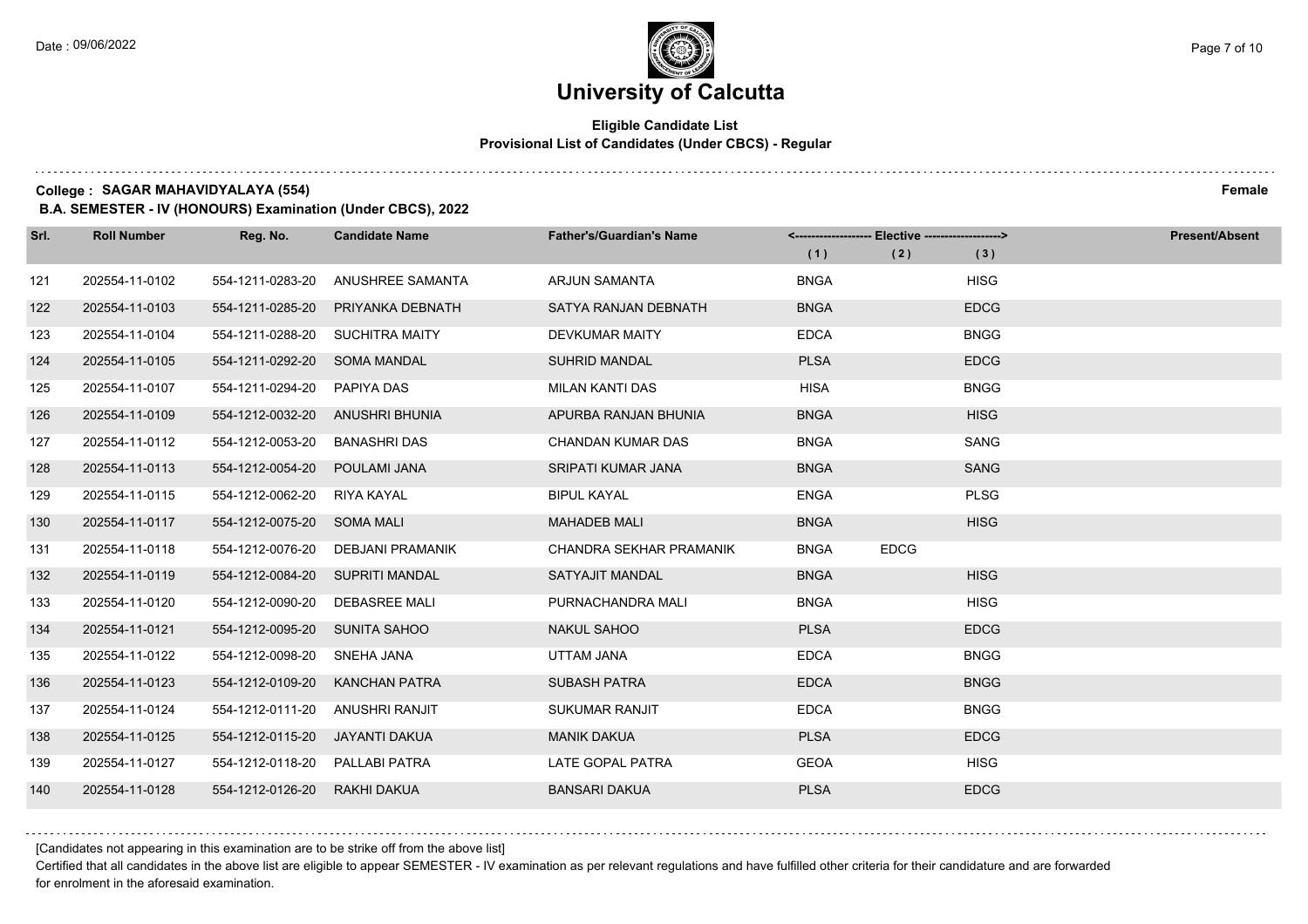### **Eligible Candidate List Provisional List of Candidates (Under CBCS) - Regular**

**College : SAGAR MAHAVIDYALAYA (554) Female**

**B.A. SEMESTER - IV (HONOURS) Examination (Under CBCS), 2022**

| Srl. | <b>Roll Number</b> | Reg. No.                      | <b>Candidate Name</b>            | <b>Father's/Guardian's Name</b> | <------------------- Elective -------------------><br>(1) | (2) | (3)         | <b>Present/Absent</b> |
|------|--------------------|-------------------------------|----------------------------------|---------------------------------|-----------------------------------------------------------|-----|-------------|-----------------------|
| 141  | 202554-11-0132     | 554-1212-0154-20              | <b>MOHANA DALAPATI</b>           | CHITTA RANJAN DALAPATI          | <b>EDCA</b>                                               |     | <b>BNGG</b> |                       |
| 142  | 202554-11-0135     | 554-1212-0164-20              | PAMPA DALAPATI                   | <b>ANIL DALAPATI</b>            | <b>EDCA</b>                                               |     | <b>BNGG</b> |                       |
| 143  | 202554-11-0136     | 554-1212-0183-20              | RIYA MAHAPATRA                   | RAJAT KANTI MAHAPATRA           | <b>HISA</b>                                               |     | <b>BNGG</b> |                       |
| 144  | 202554-11-0137     |                               | 554-1212-0190-20 SHEFALI MONDAL  | <b>SAHADEV MONDAL</b>           | <b>HISA</b>                                               |     | <b>BNGG</b> |                       |
| 145  | 202554-11-0138     | 554-1212-0191-20              | SUSMITA PATRA                    | <b>BIMAL PATRA</b>              | <b>HISA</b>                                               |     | <b>BNGG</b> |                       |
| 146  | 202554-11-0141     | 554-1212-0217-20              | PRABHATI MANDAL                  | PRANKRISHNA MONDAL              | <b>EDCA</b>                                               |     | <b>BNGG</b> |                       |
| 147  | 202554-11-0142     | 554-1212-0219-20              | <b>BAISAKHI DAS</b>              | <b>DULAL DAS</b>                | <b>ENGA</b>                                               |     | <b>PLSG</b> |                       |
| 148  | 202554-11-0143     | 554-1212-0232-20 SUMITA KARAN |                                  | <b>HRISHIKESH KARAN</b>         | <b>HISA</b>                                               |     | <b>BNGG</b> |                       |
| 149  | 202554-11-0144     | 554-1212-0236-20              | APARNA MONDAL                    | <b>JHARU MONDAL</b>             | <b>ENGA</b>                                               |     | <b>PLSG</b> |                       |
| 150  | 202554-11-0145     | 554-1212-0239-20              | CHAMPABATI BHUNIA                | <b>BHIMCHARAN BHUNIA</b>        | <b>BNGA</b>                                               |     | <b>SANG</b> |                       |
| 151  | 202554-11-0146     | 554-1212-0254-20              | MOUMITA PRAMANIK                 | PRASANTA PRAMANIK               | <b>EDCA</b>                                               |     | <b>BNGG</b> |                       |
| 152  | 202554-11-0148     |                               | 554-1212-0262-20 ANUSHREE MONDAL | <b>TAPAN MONDAL</b>             | <b>BNGA</b>                                               |     | <b>HISG</b> |                       |
| 153  | 202554-11-0149     | 554-1212-0263-20              | ARPITA RANJIT                    | LATE APURBA RANJIT              | <b>BNGA</b>                                               |     | <b>HISG</b> |                       |
| 154  | 202554-11-0150     | 554-1212-0267-20              | ANUPAMA SHIT                     | <b>GOURHARI SHIT</b>            | <b>BNGA</b>                                               |     | <b>HISG</b> |                       |
| 155  | 202554-11-0151     | 554-1212-0270-20 SUTAPA DAS   |                                  | <b>HARIPADA DAS</b>             | <b>BNGA</b>                                               |     | <b>EDCG</b> |                       |
| 156  | 202554-11-0154     |                               | 554-1212-0286-20 ANWESHA PATRA   | <b>KALYAN PATRA</b>             | <b>BNGA</b>                                               |     | <b>HISG</b> |                       |
| 157  | 202554-11-0156     | 554-1213-0146-20              | SUPARNA SOREN                    | <b>MANGAL SOREN</b>             | <b>PLSA</b>                                               |     | <b>EDCG</b> |                       |
| 158  | 202554-11-0157     | 554-1214-0001-20              | SANGITA MAITY                    | LAKSHMAN CHANDRA MAITY          | <b>BNGA</b>                                               |     | <b>HISG</b> |                       |
| 159  | 202554-11-0158     | 554-1214-0002-20              | PINKI MANDAL                     | <b>BIMAL MANDAL</b>             | <b>BNGA</b>                                               |     | <b>EDCG</b> |                       |
| 160  | 202554-11-0159     | 554-1214-0005-20 POLY MANDAL  |                                  | <b>SANJOY KUMAR MANDAL</b>      | <b>BNGA</b>                                               |     | <b>SANG</b> |                       |

[Candidates not appearing in this examination are to be strike off from the above list]

Certified that all candidates in the above list are eligible to appear SEMESTER - IV examination as per relevant regulations and have fulfilled other criteria for their candidature and are forwarded for enrolment in the aforesaid examination.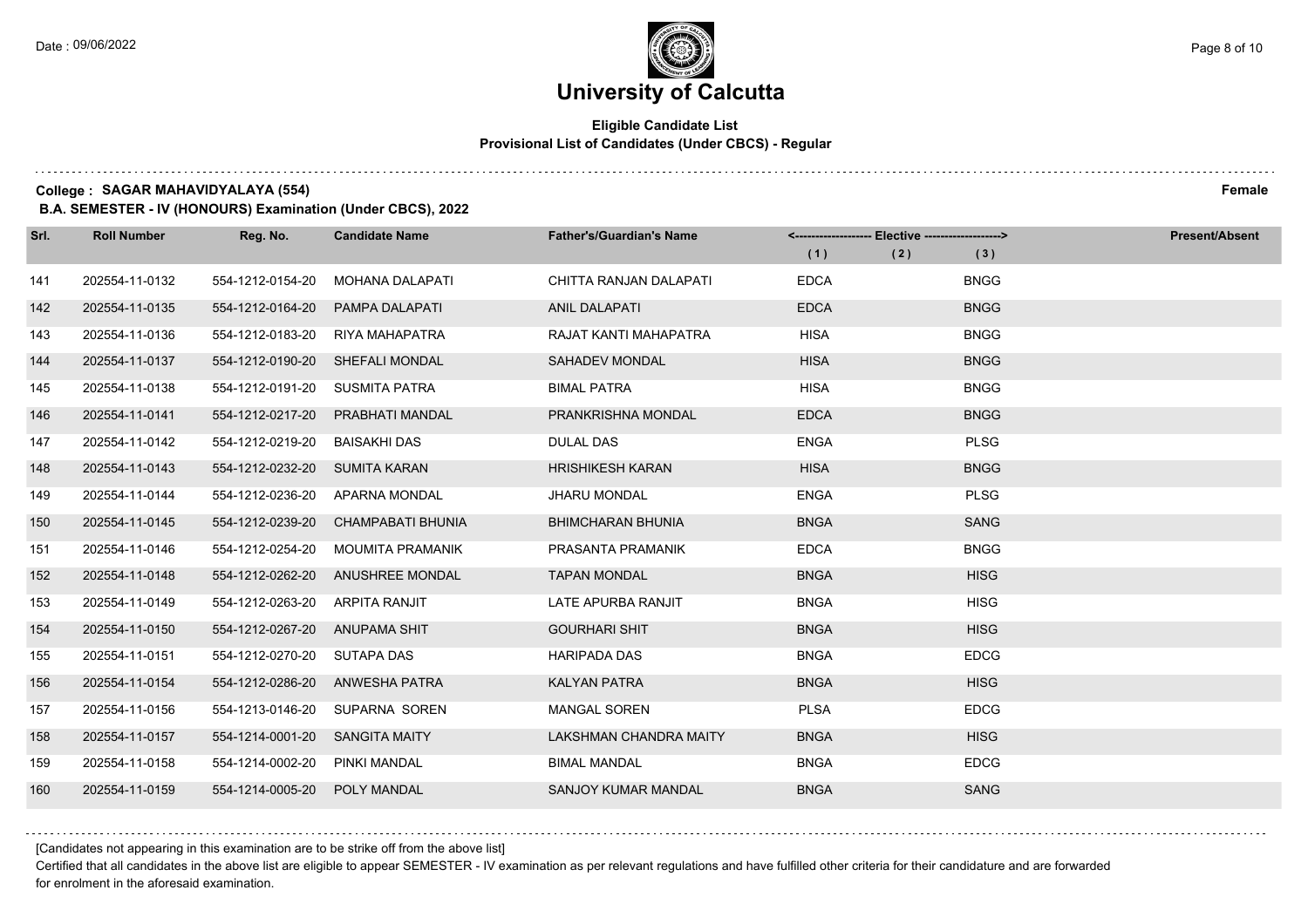### **Eligible Candidate List Provisional List of Candidates (Under CBCS) - Regular**

**College : SAGAR MAHAVIDYALAYA (554) Female**

**B.A. SEMESTER - IV (HONOURS) Examination (Under CBCS), 2022**

| Srl. | <b>Roll Number</b> | Reg. No.                       | <b>Candidate Name</b>            | <b>Father's/Guardian's Name</b>       |             | <-------------------- Elective -------------------> |             | <b>Present/Absent</b> |
|------|--------------------|--------------------------------|----------------------------------|---------------------------------------|-------------|-----------------------------------------------------|-------------|-----------------------|
|      |                    |                                |                                  |                                       | (1)         | (2)                                                 | (3)         |                       |
| 161  | 202554-11-0160     | 554-1214-0010-20               | <b>SUBORNA MONDAL</b>            | SHAKTIPADA MONDAL                     | <b>SANA</b> |                                                     | <b>HISG</b> |                       |
| 162  | 202554-11-0162     | 554-1214-0038-20               | <b>KRISHNA MANDAL</b>            | <b>GOPAL MANDAL</b>                   | <b>BNGA</b> |                                                     | <b>EDCG</b> |                       |
| 163  | 202554-11-0164     |                                | 554-1214-0042-20 SUSMITA MANDAL  | <b>KANGSA MANDAL</b>                  | <b>ENGA</b> |                                                     | <b>PLSG</b> |                       |
| 164  | 202554-11-0165     | 554-1214-0043-20               | DEBASHREE BHUNIA                 | <b>BIKASH BHUNIA</b>                  | <b>SANA</b> |                                                     | <b>HISG</b> |                       |
| 165  | 202554-11-0166     | 554-1214-0046-20               | <b>MRINMAYEE MONDAL</b>          | <b>MRINALKANTI MONDAL</b>             | <b>BNGA</b> |                                                     | <b>HISG</b> |                       |
| 166  | 202554-11-0168     | 554-1214-0056-20 SUPRITI BERA  |                                  | <b>BIMAL BERA</b>                     | <b>BNGA</b> |                                                     | <b>HISG</b> |                       |
| 167  | 202554-11-0169     | 554-1214-0060-20 SOMA MANDAL   |                                  | LATE SUBHASH CHANDRA<br><b>MANDAL</b> | <b>ENGA</b> |                                                     | <b>PLSG</b> |                       |
| 168  | 202554-11-0170     | 554-1214-0064-20 NILIMA MANDAL |                                  | <b>ANIL MANDAL</b>                    | <b>BNGA</b> |                                                     | <b>HISG</b> |                       |
| 169  | 202554-11-0173     | 554-1214-0079-20               | TITHI PRADHAN                    | <b>GUNADHAR PRADHAN</b>               | <b>BNGA</b> |                                                     | <b>HISG</b> |                       |
| 170  | 202554-11-0174     | 554-1214-0093-20               | <b>PUSPA MANDAL</b>              | PARITOSH MANDAL                       | <b>SANA</b> |                                                     | <b>HISG</b> |                       |
| 171  | 202554-11-0176     | 554-1214-0101-20               | MANASI MANDAL                    | <b>KARTIK MANDAL</b>                  | <b>PLSA</b> |                                                     | <b>EDCG</b> |                       |
| 172  | 202554-11-0177     | 554-1214-0103-20               | <b>RUPA MANDAL</b>               | <b>RATAN MANDAL</b>                   | <b>PLSA</b> |                                                     | <b>EDCG</b> |                       |
| 173  | 202554-11-0178     | 554-1214-0114-20               | TITHI MANDAL                     | <b>MANIK MANDAL</b>                   | <b>PLSA</b> |                                                     | <b>EDCG</b> |                       |
| 174  | 202554-11-0183     | 554-1214-0218-20               | SHRABANI MONDAL                  | SURESH MONDAL                         | <b>EDCA</b> |                                                     | <b>BNGG</b> |                       |
| 175  | 202554-11-0184     | 554-1214-0248-20               | TANDRANI DAS                     | <b>KAMALKANTI DAS</b>                 | <b>PLSA</b> |                                                     | <b>EDCG</b> |                       |
| 176  | 202554-11-0186     | 554-1214-0269-20 SUFIYA KHATUN |                                  | AJIMUL ISLAM KHAN                     | <b>EDCA</b> |                                                     | <b>BNGG</b> |                       |
| 177  | 202554-11-0188     | 554-1214-0284-20               | SUSMITA MANDAL                   | SAMARESH MANDAL                       | <b>EDCA</b> |                                                     | <b>BNGG</b> |                       |
| 178  | 202554-11-0189     | 554-1214-0289-20               | <b>DEBALINA PATRA</b>            | DEBABRATA PATRA                       | <b>EDCA</b> |                                                     | <b>BNGG</b> |                       |
| 179  | 202554-11-0193     |                                | 554-1215-0213-20 SAHAJADI KHATUN | SK SAMSUR ALAM                        | <b>GEOA</b> |                                                     | <b>HISG</b> |                       |
| 180  | 202554-11-0194     | 554-1215-0278-20 ASMINA KHATUN |                                  | SK AZIZUL                             | <b>PLSA</b> |                                                     | <b>EDCG</b> |                       |

[Candidates not appearing in this examination are to be strike off from the above list]

Certified that all candidates in the above list are eligible to appear SEMESTER - IV examination as per relevant regulations and have fulfilled other criteria for their candidature and are forwarded for enrolment in the aforesaid examination.